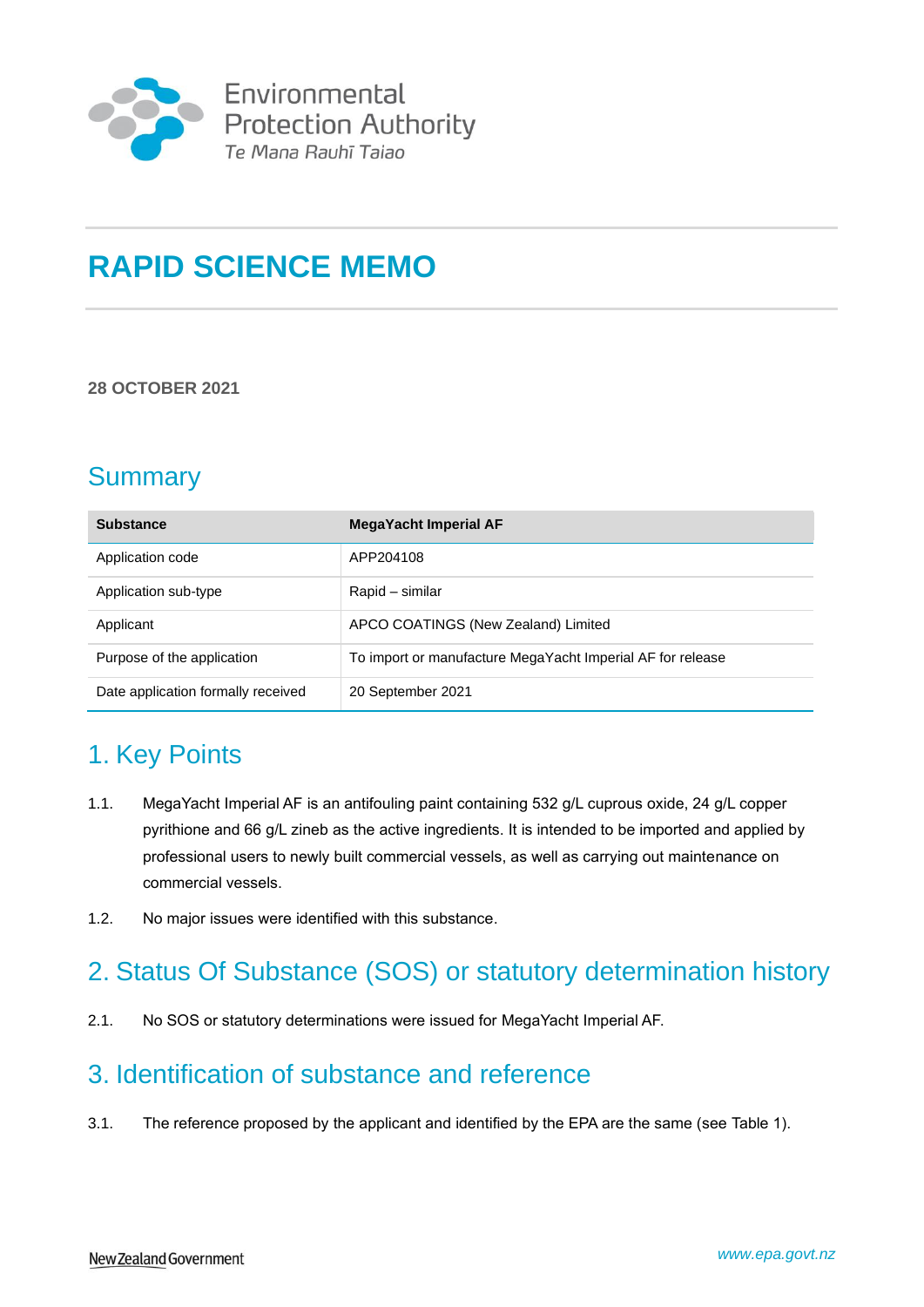|                                                   | Substance to be approved                                                  | Reference                                                                               |
|---------------------------------------------------|---------------------------------------------------------------------------|-----------------------------------------------------------------------------------------|
| Name                                              | MegaYacht Imperial AF                                                     | SeaForce 90                                                                             |
| Substance database ID                             | 00423C69-5B45-4C6E-A117-<br>732D7804F8F4                                  | 96630DA4-A1E1-4AF7-BC96-<br>227DCA1FBFFF                                                |
| <b>HSNO Approval number</b>                       | $\overline{\phantom{a}}$                                                  | HSR100412                                                                               |
| Substance physical form                           | Liquid                                                                    | Liquid                                                                                  |
| Active ingredient(s) and<br>concentration $(g/L)$ | Copper Pyrithione (24 g/L)<br>Cuprous oxide (532 g/L)<br>Zineb $(66 g/L)$ | Copper Pyrithione (23.5 g/L)<br>Cuprous oxide (592.3 g/L)<br>Zineb $(76.8 \text{ g/L})$ |

#### **Table 1: Identified references for the rapid assessment of MegaYacht Imperial AF**

## 4. RAPID assessment criteria

## Active ingredient

4.1. This substance meets the active ingredients criteria. The concentration of the active ingredients in MegaYacht Imperial AF is similar to or lower than that of the reference substance.

### Physical form

4.2. MegaYacht Imperial AF is in the same physical form as the reference substance, namely as a liquid antifouling paint.

### Use pattern

- 4.3. This substance meets the use pattern criteria. Both MegaYacht Imperial AF and the reference substance are antifouling paints (see Table 2).
- **Table 2: Use pattern of MegaYacht Imperial AF in comparison to its reference substance**

|                                                                              | Substance to be approved                                                                                             | Reference                                                            |
|------------------------------------------------------------------------------|----------------------------------------------------------------------------------------------------------------------|----------------------------------------------------------------------|
| Target condition                                                             | Marine vessels                                                                                                       | Marine vessels                                                       |
| Use pattern                                                                  | Antifouling paint for use on newly built<br>commercial vessels and to carry out<br>maintenance on commercial vessels | Antifouling coatings inhibiting<br>organism growth on marine vessels |
| Application rate (kg a.i./ha)                                                | Not applicable                                                                                                       | Not applicable                                                       |
| Comment on any differences                                                   | There are no major differences in the use pattern between MegaYacht Imperial AF<br>and the reference substance       |                                                                      |
| Are the differences<br>insignificant in terms of risk of<br>adverse effects? | No                                                                                                                   |                                                                      |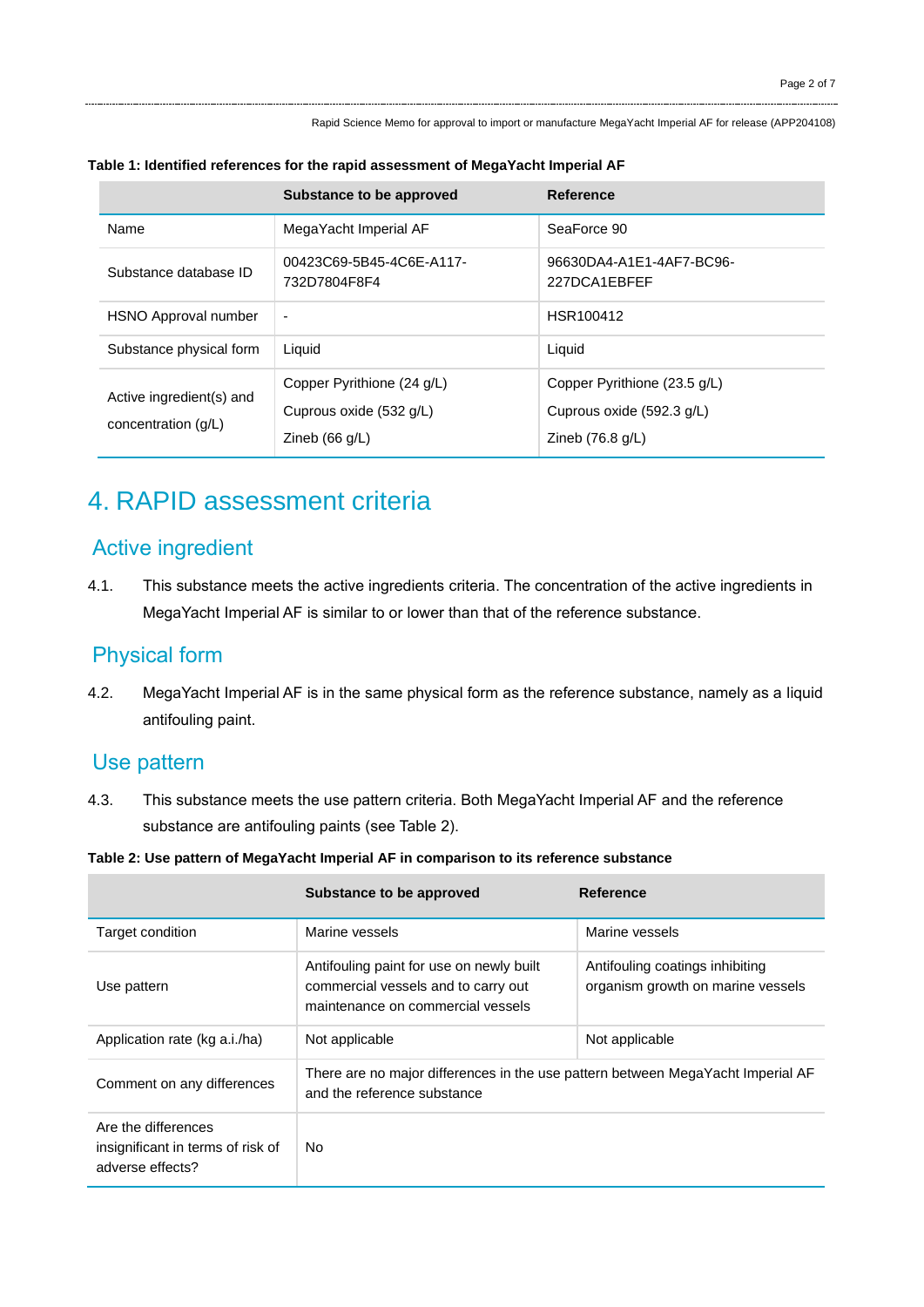## Major Hazardous Components

4.4. MegaYacht Imperial AF meets the major hazardous components criteria. The major hazardous components in MegaYacht Imperial AF constitute a similar proportion (82%) that is within 10% of the proportion in the reference substance (77%).

## Adverse Effects

4.5. MegaYacht Imperial AF meets the adverse effects criteria, as the hazards of this substance are the same when compared to the reference substance (see Table 3).

**Table 3: Comparison of the respective classifications of MegaYacht Imperial AF and its reference substance**

|           | <b>Classification comparison</b>                              |
|-----------|---------------------------------------------------------------|
| Substance | flammable liquids Category 3                                  |
|           | acute oral toxicity Category 4                                |
|           | acute inhalation toxicity Category 4,                         |
|           | skin irritation Category 2,                                   |
|           | eye irritation Category 2,                                    |
|           | skin sensitisation Category 1                                 |
|           | carcinogenicity Category 2                                    |
|           | reproductive toxicity Category 2                              |
|           | specific target organ toxicity - repeated exposure Category 2 |
|           | hazardous to the aquatic environment acute Category 1         |
|           | hazardous to the aquatic environment chronic category 1       |
| Reference | flammable liquid Category 3                                   |
|           | acute oral toxicity Category 4                                |
|           | acute inhalation toxicity Category 4                          |
|           | skin irritation Category 2                                    |
|           | eye irritation Category 2                                     |
|           | skin sensitisation Category 1                                 |
|           | carcinogenicity Category 2                                    |
|           | reproductive toxicity Category 2                              |
|           | specific target organ toxicity - repeated exposure Category 2 |
|           | hazardous to the aquatic environment acute Category 1         |
|           | hazardous to the aquatic environment chronic Category 1       |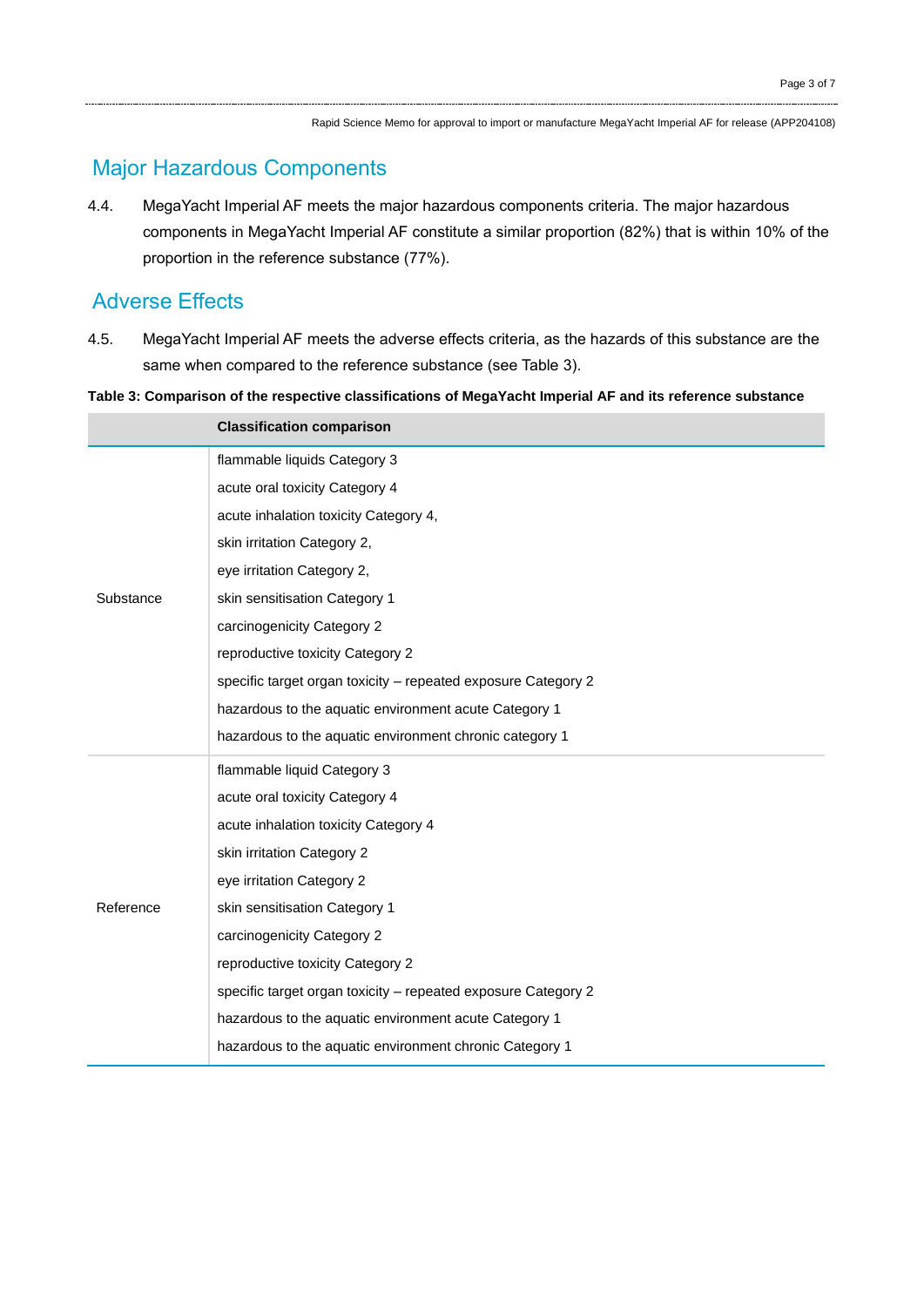#### **Additional comments**

#### *Hazardous to terrestrial vertebrates*

4.6. Hazardous to terrestrial vertebrate classification is triggered by the mixture rules for this substance. However, as antifouling paints are not considered to be agrichemicals, this classification is not applicable.

#### *Reassessment for antifouling paints*

- 4.7. In June 2013 (under APP201051), a reassessment was carried out for antifouling paints that covered a number of ingredients, including the three active ingredients in MegaYacht Imperial AF. One of the outcomes of this reassessment allowed for the continued use of antifouling paints containing the three active ingredients cuprous oxide, zineb and copper pyrithione. However, additional controls were advised, these included:
	- a variation to the personal protective equipment control which clarifies that the requirement applies to all people who handle the substance;
	- a requirement to have a controlled work area when applying antifouling paints, including signage warning of the risks;
	- a requirement to collect and dispose of waste containing antifouling paint when it is removed from a vessel;
	- a requirement to include the additional controls on the label;
	- a variation to the requirement for a safety data sheet which standardises the information in line with current best practice.

#### *Impurities, restrictions on purity or composition*

- 4.8. The composition of the active ingredient, cuprous oxide, should have a minimum purity of 900 g/kg, according to Australian Pesticides and Veterinary Medicines Authority (APVMA), and the cuprous oxide must contain a minimum total copper content of no less than 800 g/kg and when determined.
- 4.9. Impurity limits for cuprous oxide have been identified by Australian Pesticides and Veterinary Medicines Authority (APVMA). These are:
	- Arsenic (As): maximum  $0.2 \times X = \text{mg/kg}$ . Where X is the copper content (g/kg);
	- Lead (Pb): maximum  $5 \times X = \text{mg/kg}$ . Where X is the copper content (g/kg);
	- Cadmium (Cd): maximum  $0.2 \times X =$  mg/kg. Where X is the copper content (g/kg).
	- Copper other than cuprous oxide:
		- $\circ$  Metallic copper: maximum 50 x X = mg/kg. Where X is the copper content (g/kg);
		- $\circ$  Cupric copper: maximum 100  $\times$  X = mg/kg. Where X is the copper content (g/kg);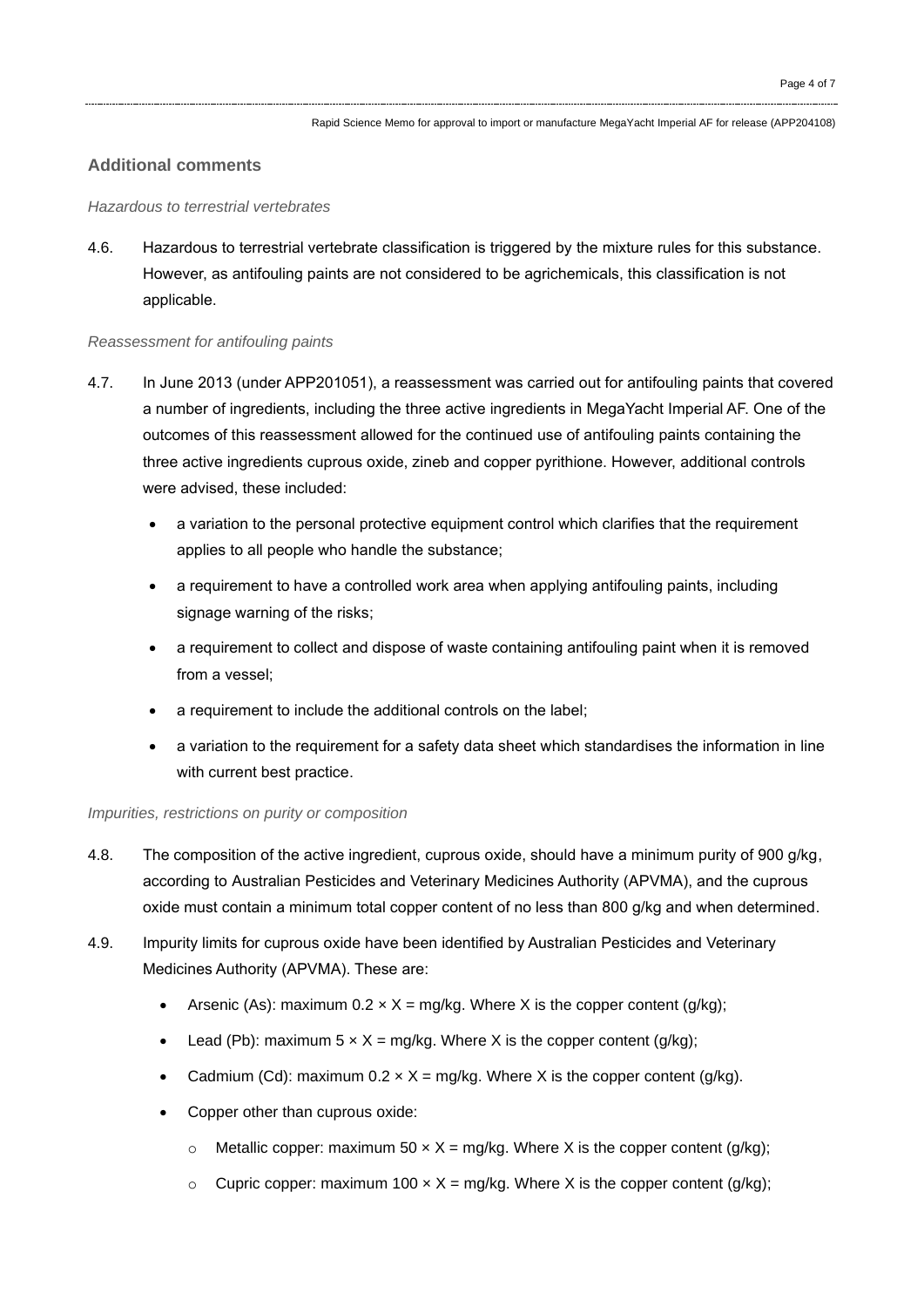- $\circ$  Copper soluble in water: maximum 25 x X = mg/kg. Where X is the copper content (g/kg).
- 4.10. Impurity limits for zineb have been identified by the APVMA, these are:
	- Ethylene thiourea (ETU): maximum 3 g/kg;
- 4.11. No impurity limits for copper pyrithione have been identified by APVMA, EU or the FAO.

## 5. Controls

### EPA Notice controls

- 5.1. The Labelling, Safety Data Sheet (SDS), Packaging, Disposal and Hazardous Property Controls (HPC) Part 1, Part 3, Part 4A and Part 4B Notices apply to MegaYacht Imperial AF.
- 5.2. No Tolerable Exposure Limit (TEL) values have been set previously for the active ingredients in MegaYacht Imperial AF because it is considered that exposure to this substance is not likely to result in an appreciable toxic effect to people, provided controls on use are followed.
- 5.3. An Environmental Exposure Limit (EEL) value had been set previously for copper, however, the EEL value is deleted for MegaYacht Imperial AF, as the level of risk of adverse effects to the environment has been qualitatively assessed as being negligible.

### Controls varied or added under section 77 and 77A

### Use restriction

5.4. No person may use this substance for any purpose other than as an antifouling paint to prevent, by the slow release of biocides, the build-up of aquatic organisms on the hulls of vessels or other surfaces in contact with water.

#### Label

- 5.5. The substance label must include the following statements, or words to the same effect:
	- When applying this substance by spraying, you must sufficiently enclose the area to ensure that the substance is not deposited on off-target sites and has no adverse effects on bystanders;
	- You must ensure that waste generated from maintenance activities does not enter the environment.
- 5.6. A person must not supply this substance to any other person unless the substance label shows the information required by the label control statements.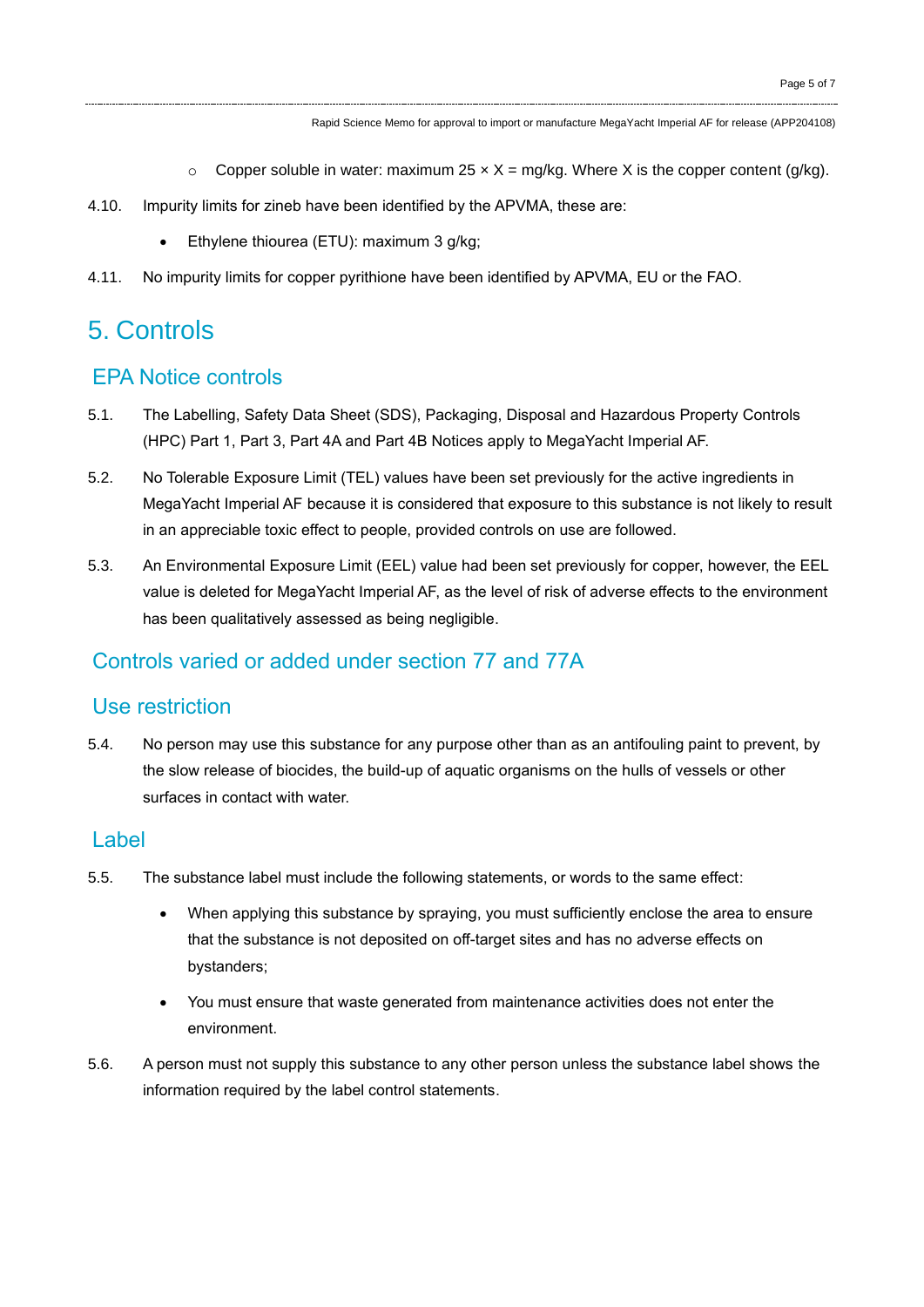## Antifouling paints

#### *Personal protective equipment*

5.7. Where this substance is applied in a place other than a workplace, any person who handles the substance must use protective clothing or equipment that is designed, constructed, and operated to ensure that the person does not come into contact with or inhale the substance.

#### *Collection of substances from maintenance activities*

- 5.8. The following controls are proposed for the collection of antifouling paint from maintenance activities:
	- (1) Any person who removes any antifouling paint coating from the hull of a boat must ensure that waste containing antifouling paint residue is collected.
	- (2) All collected waste, as referred to in subclause (1) must be disposed of in accordance with the Hazardous Substances (Disposal) Notice 2017.

*Controlled work area and signage requirements outside of workplaces*

5.9. Where this substance is applied in a place other than a workplace:

Controlled work area –

- (1) Any person applying the substance must ensure that application of the substance is carried out in a controlled work area.
- (2) The controlled work area, as referred to in subclause (1) is a designated area in which antifouling paints are applied, using a method and located such that off-target deposition of the substance, including onto bystanders, is avoided by taking all practicable steps.
- (3) Any person applying the substance in a controlled work area must avoid off-target deposition of the substance. To avoid doubt, this requirement includes avoiding off-target deposition of the substance onto persons outside of, but within the immediate vicinity of, the controlled work area.

Signage –

- (4) Any person applying the substance must ensure that signs are placed at every point of entrance into the controlled work area. Signs must be posted from the start of application, until the end of the application.
- (5) Signs erected in accordance with subclause (4) must
	- a. warn that an application is being carried out using a substance that is toxic to humans;
	- b. identify the person in charge of the application;
	- c. state that entry into the controlled work area is not permitted unless personal protective equipment (PPE) is worn by the person entering the controlled work area; and